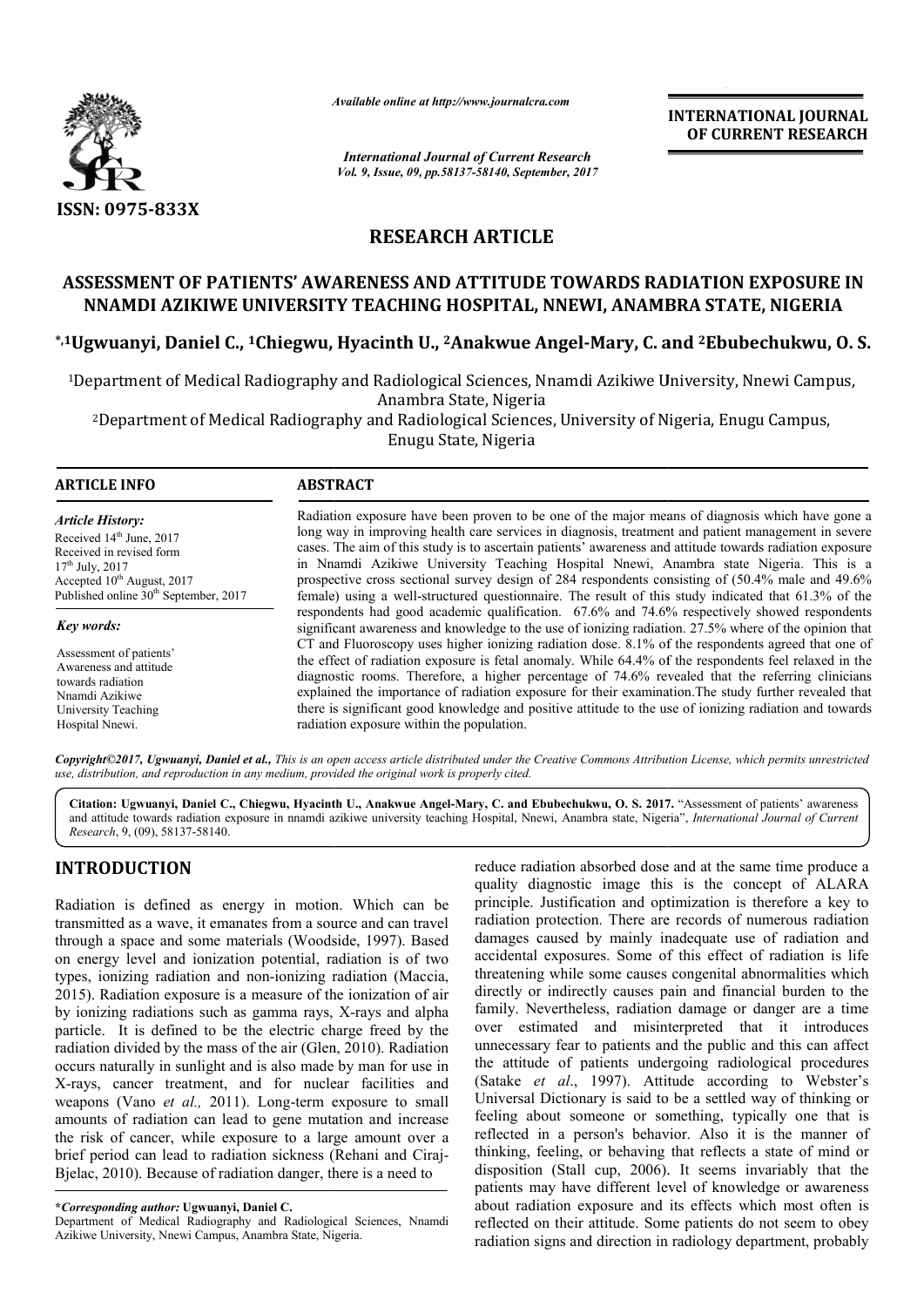because they are not sufficiently aware of radiation danger. Different patients have different information, perception and knowledge about x-ray radiation which affects their attitude towards radiographic exams. Many of them do not have a sufficient good knowledge of the basic modalities of the x-ray department. The researcher observed that there is paucity of data in assessing patients' awareness and attitude towards radiation exposure in the selected tertiary hospital. Therefore, there is need to assess patients' awareness and attitude towards radiation exposure and their awareness to the use of different X-ray imaging modalities and radiation safety measures in the hospital.

## **Objective of study**

- To ascertain the awareness level of patients coming for radiological investigation towards the use of ionizing radiation and its danger.
- To assess the knowledge/awareness of the patients to the use of each modalities and on radiation safety measures.
- To assess the patient's attitude to radiological investigation and find the factors that influences it more.

### **Research methodology**

#### **Research design**

A prospective cross-sectional design was adopted for this study.

#### **Area of study**

The research was carried out at Nnamdi Azikiwe University Teaching Hospital, Nnewi Anambra State, Nigeria.

#### **Target population**

The population of this study was conscious adult male and female patients who came for radiological investigations in Nnamdi Azikwe University Teaching Hospital, Nnewi, Anambra State and those whose consent were obtained.

#### **Sample size**

A convenience sampling technique was adopted to obtain a sample size of Two hundred and eighty four (284) patients who participated in the study.

#### **Equipment and materials**

A twenty two item structured questionnaire was used as the research instrument.

### **Procedure for data collection**

Official permission was obtained from the Radiology department of the hospital before distributing the questionnaires to the patients that accepted to participate in the study. The questions where explained to those patients who could not understood them so that they can fill them properly. Three hundred questionnaires were distributed but two hundred and eighty four were collected returned.

#### **Data analysis**

Data was analyzed using the statistical package for social sciences (SPSS) version 21.0. The values were expressed using percentage and represented in tables.

# **RESULTS**

This chapter analyzed the data obtained from the questionnaires distributed to the patients that came for different radiological examination at Nnamdi Azikiwe University Teaching Hospital (NAUTH). The results were represented in frequency tables, charts and percentage as shown below. A total number of three hundred (300) questionnaires were distributed to patients coming for different radiological examinations, two hundred and eighty-four (284) questionnaires were returned with 143 male respondents at a percentage of 50.4% and 141 female respondents at a percentage of 49.6%. It was observed that the highest number of respondent were individuals within the age range of 21-25 years having a frequency of 109 respondents and 38.4%. The lowest age group that responded is those that are greater or equal to 36-40 years of age with a percentage of 6.7%.

#### **Table 1. Distribution of the respondents demographics data**

| Variables      | Response           | Frequency      | Percentage $(\% )$ |
|----------------|--------------------|----------------|--------------------|
| Gender         | Male               | 143            | 50.4               |
|                | Female             | 141            | 49.6               |
|                | Total              | 284            | 100                |
| Age            | 21-25              | 109            | 38.4               |
|                | 26-30              | 59             | 20.8               |
|                | 31-35              | 21             | 7.4                |
|                | 36-40              | 19             | 6.7                |
|                | 40&Above           | 45             | 15.8               |
|                | Total              | 284            | 100                |
| Marital status | Married            | 94             | 33.1               |
|                | Single             | 172            | 60.6               |
|                | Divorced           | 9              | 3.2                |
|                | Separated          | 7              | 2.5                |
|                | No response        | $\overline{c}$ | 0.7                |
|                | Total              | 284            | 100                |
| Academic       | Higher Institution | 174            | 61.3               |
| qualification  | Secondary          | 64             | 23.6               |
|                | Primary            | 21             | 7.4                |
|                | None               | 22             | 7.7                |
|                | Total              | 284            | 100                |
| Employment     | Self employed      | 19             | 6.7                |
|                | Unemployed         | 2              | 9.9                |
|                | Civil servant      | 46             | 16.2               |
|                | <b>Business</b>    | 62             | 21.8               |
|                | Retired            | 10             | 3.5                |
|                | Student            | 119            | 41.9               |
|                | Total              | 284            | 100                |

From Table 1 above, it was also noted that based on their academic qualification the highest of the respondents to the survey were mostly from higher institution with the frequency of 174 and percentage value of 61.3%, while the lowest was from primary school with the frequency of 21 and percentage value of 7.4%.

In Table 2 above, the knowledge of the patient was assessed on the use of ionizing radiation 192 respondents were aware of its uses with the percentage of 67.6%. The frequency of 220 and the percentage rate of 77.5% said radiation is important in their investigation. It was noted when the respondents knowledge about the modalities used in the radiology department that uses ionizing radiation the frequency of 78 respondents and 27.5 % of the respondents said CT and fluoroscopy uses ionizing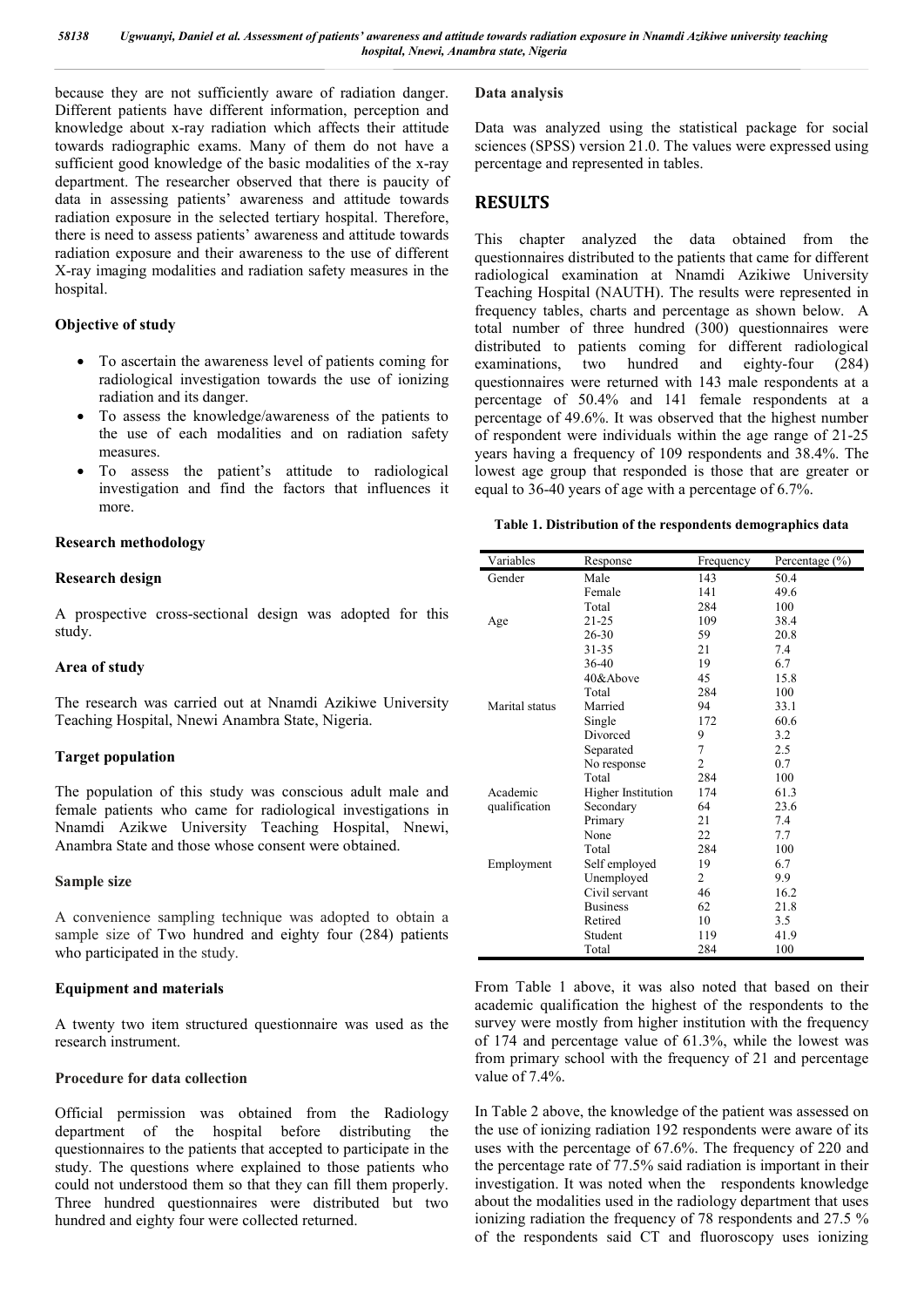radiation, 61 and 21.5% said only x-ray uses ionizing radiation, it was noted that a total number of 22 and 7.7% said all modality uses ionizing radiation. 52.5% agrees at radiation exposure can cause all the effects as stated in the research question.

**Distribution of the respondents knowledge to radiation and it's uses**

| Variables  | Response             | Frequency | Percentage (%) |
|------------|----------------------|-----------|----------------|
| Which exam | Fluoroscopy          | 43        | 15.1           |
|            | Mammography          | 12        | 4.2            |
|            | CT.                  | 44        | 15.5           |
|            | Ultrasound           | 12        | 4.2            |
|            | Total                | 284       | 100            |
| Aware      | Yes                  | 192       | 67.6           |
|            | No                   | 92        | 32.4           |
|            | Total                | 284       | 100            |
| Important  | Yes                  | 220       | 77.5           |
|            | No                   | 64        | 22.5           |
|            | Total                | 284       | 100            |
| Modalities | X-ray                | 61        | 21.5           |
|            | Fluoroscopy          | 34        | 12.0           |
|            | X-ray +Mammo+ Flu    | 40        | 14.1           |
|            | CT+ Fluoroscopy      | 78        | 27.5           |
|            | Ultrasound           | 3         | 1.1            |
|            | None                 | 46        | 16.2           |
|            | All                  | 22        | 7.7            |
|            | Total                | 284       | 100            |
| Adverse    | Cancer               | 17        | 6.0            |
| reaction   | Fetal anomaly        | 23        | 8.1            |
|            | Cataract             | $\tau$    | 2.7            |
|            | Cell d+ca+fa+catar   | 15        | 5.3            |
|            | Leision+Ca+fa+catar+ | 24        | 8.5            |
|            | cell death           |           |                |
|            | All                  | 149       | 52.5           |
|            | None                 | 41        | 14.4           |
|            | Others               | 8         | 2.8            |
|            | Total                | 284       | 100            |

**Distribution of respondents attitude to radiation and its uses**

| Variable   | Response               | Frequency | Percentage $(\% )$ |
|------------|------------------------|-----------|--------------------|
| Feeling    | Normal                 | 183       | 64.4               |
|            | Scared                 | 45        | 15.8               |
|            | Never thought about it | 56        | 19.7               |
|            | Total                  | 284       | 100                |
| Briefied   | Yes                    | 212       | 74.6               |
|            | No                     | 70        | 24.6               |
|            | No response            | 2         | 0.7                |
|            | Total                  | 284       | 100                |
| P measure  | Yes                    | 194       | 68.3               |
|            | No                     | 90        | 31.7               |
|            | Total                  | 284       | 100                |
| Effect     | Yes                    | 211       | 74.3               |
|            | No                     | 73        | 25.7               |
|            | Total                  | 284       | 100                |
| Obey/abide | Yes                    | 195       | 68.7               |
|            | No                     | 89        | 31.3               |
|            | Total                  | 284       | 100                |
| X ray      | Diagnosis              | 141       | 49.6               |
|            | No idea                | 74        | 26.1               |
|            | Harmful                | 58        | 20.4               |
|            | Not good               | 11        | 3.9                |
|            | Total                  | 284       | 100                |

In the above table, the level of patients' attitude coming for radiological examination was assessed. On the question that assessed respondents feeling in the diagnostic room a total number of 183 and 64.4% of the respondents said they feel normal in the diagnostic room. While the frequency of 45 respondents and 15.8% said they are scared. Finally, in the respondent's response to radiation and its uses, the frequency of 141 and 49.6% said radiation is good for diagnosis. 58 and 20.4% said it's harmful and a greater percentage of 68.7% was observed to obey radiation signs and direction ensured by the department.

## **DISCUSSION**

The application of radiation helps with medical diagnosis of the patents but the exposure must be reasonably low enough to keep the statistical probability of the stochastic effect of radiation below the acceptable level and to eliminate deterministic effect (UNSNRC, 2010). Although several researches have been carried out to assess patients' awareness and attitude towards radiation exposure yet none has yielded a higher positivity rate as observed by the researcher. This study revealed that a great percentage of 68.0% have under gone xray investigations with the frequency of 193.Also, most of all the respondents were seen to have undergone one or more of the radiological examinations listed in the questionnaire. Of the respondents were mostly students and fall within the age range of 21-25 years at 61.3%, this is thought to be due to the location of the research. A high proportion of the respondents had good but varied knowledge towards radiation exposure (74.6%), this is in consonance with a study done by Yucel *et al.* (2009).Where the respondents' educational statuses do not affect their knowledge on radiation exposure. Twenty nine percent (29.5%) of the respondents identified general conventional x-ray to use ionizing radiation while 1.1% identified ultrasonography machine to use ionizing radiation too. This is in disagreement with the work done by (Yucel *et al*., 2009), where they observed that 50% of the respondents they use in their survey knew that ultrasound do not use ionizing radiation. Work done by Lee (2004), observed that the referring clinicians do not inform these patients on the effect of ionizing radiation and its importance, this research finding disagrees with this work by (Lee 2004) where 74.6% agrees that the referring clinicians explains the importance of their diagnosis with the use of ionizing radiation. Explaining these importance of ionizing radiation to their diagnosis will fill up various holes in the public negative attitude to radiation exposure. To the informed patients, this does not only help in improving their knowledge but enhances their attitude of which was noted in 64.4% which said they feel relaxed in the diagnostic rooms because of the importance of ionizing radiation to their investigation.

#### **Conclusion**

In this study, the aim was to assess patients' awareness and attitude to radiation exposure. Significant good knowledge and positive attitude was recorded to the use of ionizing radiation and towards radiation exposure within the study population.

## **REFERENCES**

- Glenn C. and Kaste S.C. 2010. "Imaging Challenges. Perspective on Controlling Exposure to Ionizing Radiation in Children with Cancer," *Pediatric Radiology,* Pg; 39.
- Lee*,* 2004. Awareness level concerning radiation dose and possible risk associated with Computed Tomographic (CT) Scan among patients, Emergency Department (ED) physicians, and radiologist.
- Maccia C., Malchair F., Gobert I., Louvard Y. and Lefevre T. 2015. Assessment of Local dose reference values for recanalization of chronic total occlusions and other